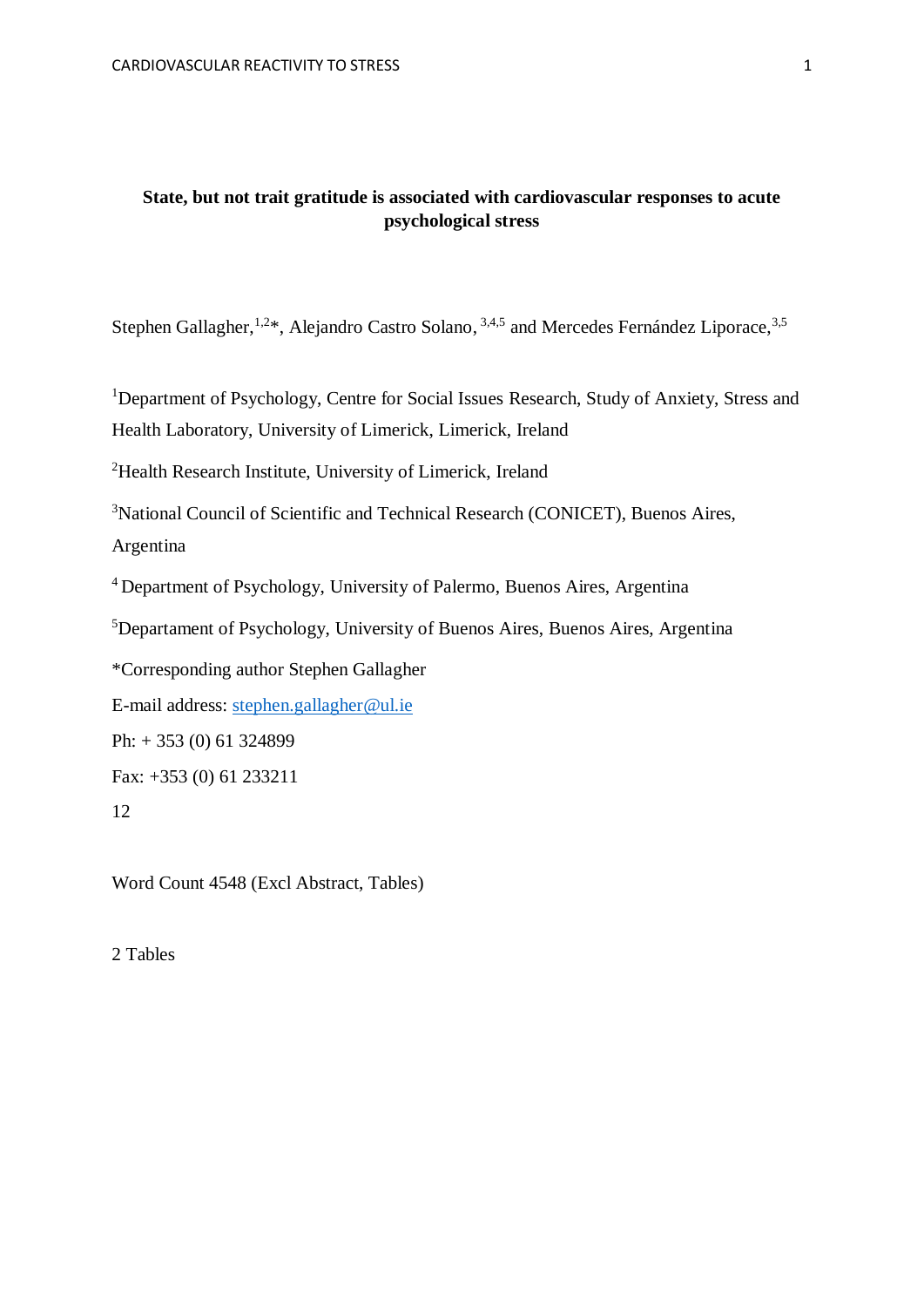### **Abstract**

Recent research suggests that gratitude is associated with better cardiovascular health. Here, we investigated whether trait and/or state gratitude was associated with cardiovascular responses to acute stress. Eighty-six young adults completed measures of gratitude and had their cardiovascular responses monitored throughout a standardised stress testing protocol. Trait gratitude was not associated with cardiovascular reactivity, i.e systolic or diastolic (SBP, DBP) or heart rate (HR). However, while state gratitude was not associated with HR or DBP reactivity, it was negatively associated with SBP reactivity, such that those who reported higher state gratitude during the past week displayed lower SBP to the stressor. Moreover, this association was robust to withstand adjustment for several potential founds, such as sex, depression and body mass index. These findings are novel and highlight that gratitude, in particular state gratitude, is one potential mechanism underlying the protective benefits of gratitude on cardiovascular health.

*Key Words:* Blood pressure; cardiovascular reactivity; gratitude; stress.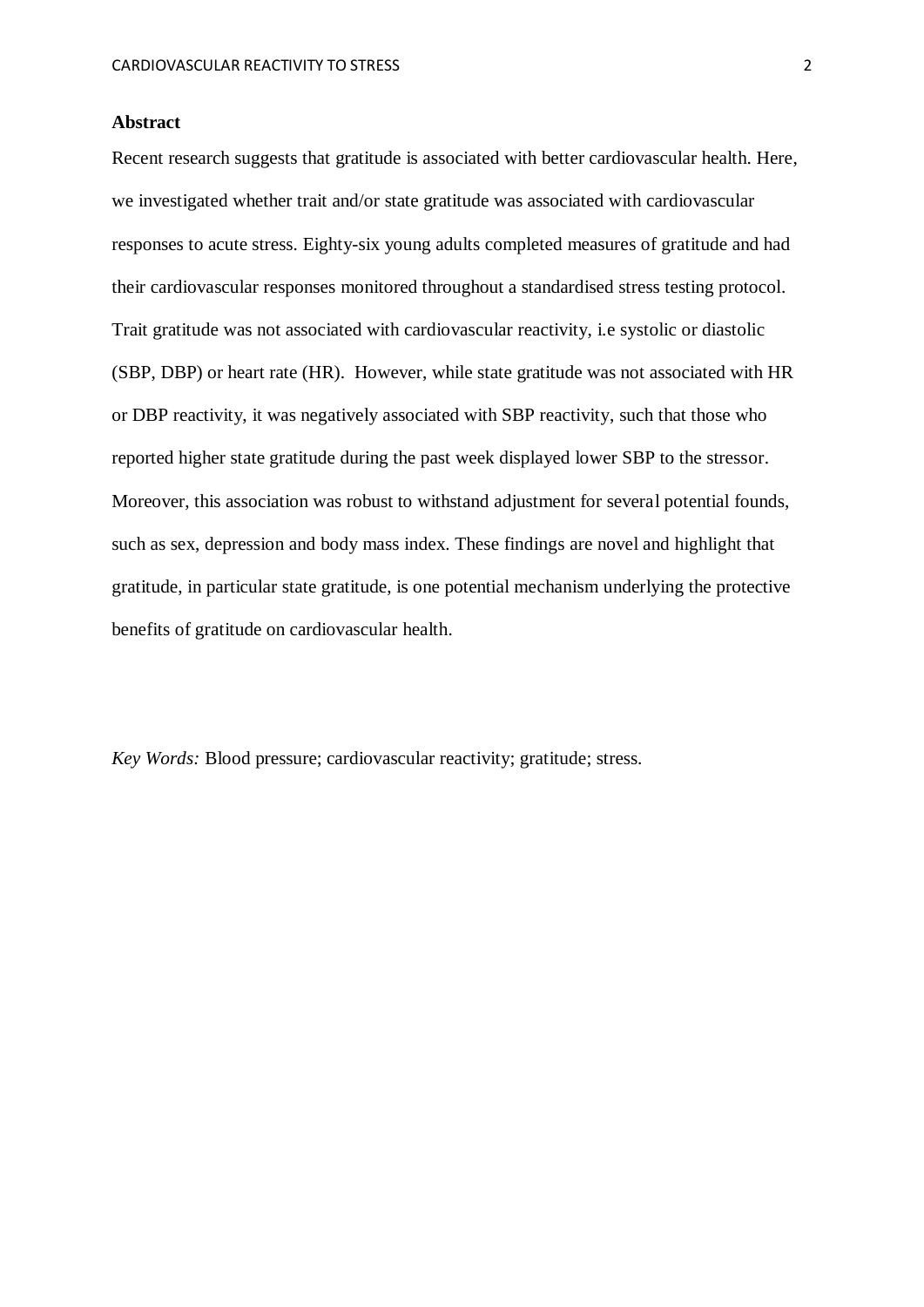# **1. Introduction**

Cardiovascular diseases (CVD) such as coronary heart disease (CHD) and strokes remain a serious health concern worldwide, accounting for 31% of all global deaths. Of these 17.5 million heart disease- related deaths, 7.4 million are estimated to be due to CHD specifically (WHO, 2016). In addition to the established risk factors including smoking, obesity, diabetes, family history of heart disease and low physical activity (Helfand et al., 2009), there is an increasing literature suggesting that psychological factors may significantly contribute to CHD. In particular, the reactivity hypothesis posits that exaggerated or prolonged cardiovascular reactivity (CVR) to psychological stress may promote the development of cardiovascular disease (Obrist, 1981; Phillips & Hughes, 2011). This hypothesis has received substantial support with prospective studies finding that heightened reactivity to stress is associated with adverse cardiovascular outcomes including hypertension (Carroll, Ginty, Painter, et al., 2012), atherosclerosis (Barnett, Spence, Manuck, & Jennings, 1997; Matthews et al., 1998) and mortality (Carroll, Ginty, Der, et al., 2012). Moreover, affective states and personality traits such as depression and neuroticism have been shown to negatively impact CVR to acute stress (Chida & Hamer, 2008), while positive factors such as social support and optimism have been found to buffer against stress and are cardio protective (Gallagher, Meaney, & Muldoon, 2014; Howard & Hughes, 2012; Puig-Perez, Hackett, Salvador, & Steptoe, 2017). One positive psychological factor that has not received much attention in this literature is gratitude.

Gratitude has been conceptualized as an emotion, an affective disposition and is part of a broad dispositional orientation towards perceiving and appreciating the positive in life (Wood, Froh, & Geraghty, 2010). At the trait level, gratitude is often operationalized by assessing individual differences in the average rate with which gratitude as an emotion is experienced on a daily basis, while at a state level it is viewed as feeling thankful and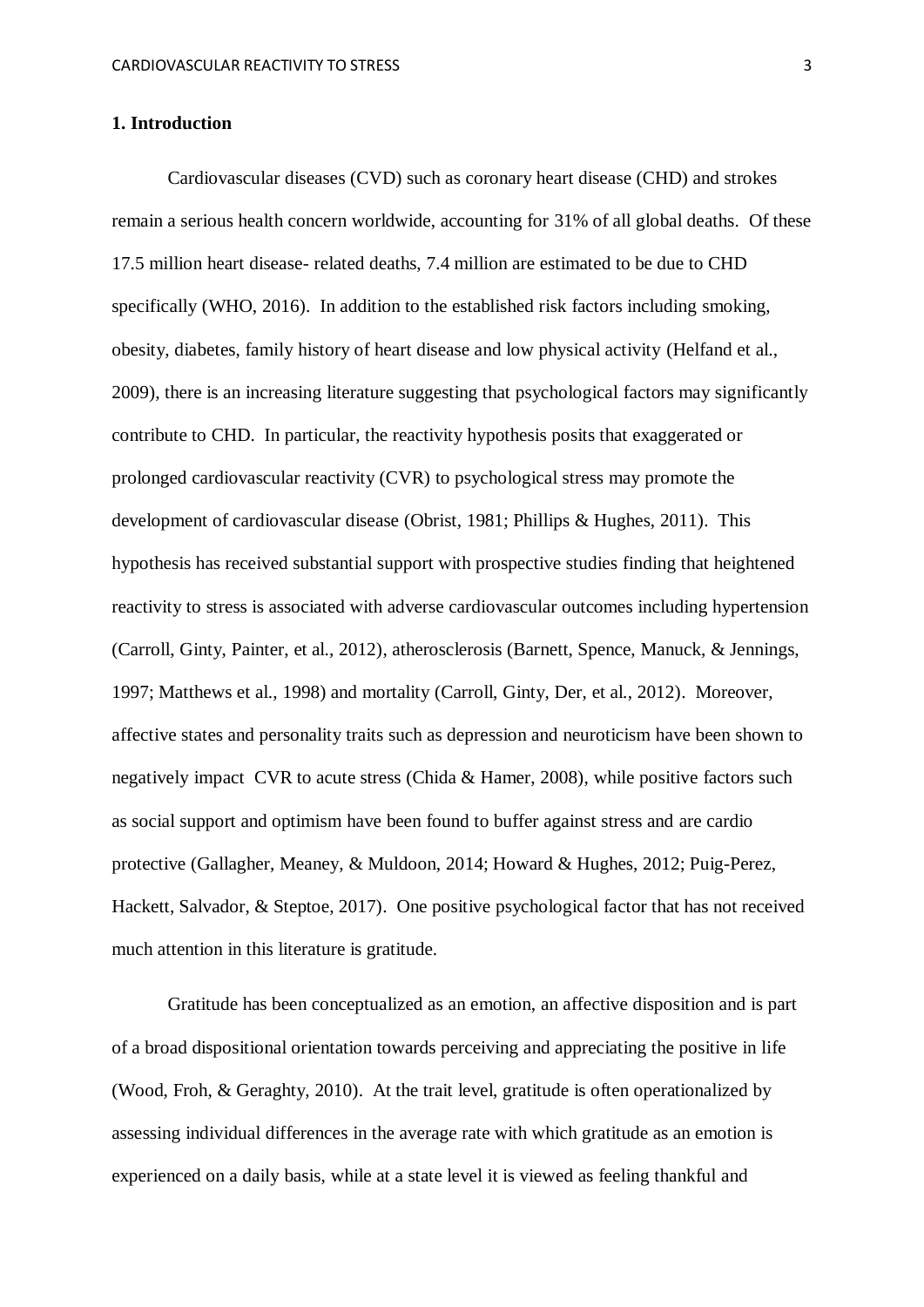appreciative for favours received (Wood, Maltby, Stewart, Linley, & Joseph, 2008). Additionally, at the trait level, disposition gratitude is usually assessed by the GQ-6 with no specified time limits, whereas as a state it can be captured by the gratitude adjective checklist (GAC) by using a more limited timeframe (Froh et al., 2011; McCollough et al., 2002). For example, Froh and colleagues (2009) assessed emotion as a mood by asking participants to rate feeling grateful, thankful, and appreciative since yesterday, while others asked participant to rate these emotions over the past week (Waters, 2012). Moreover, a grateful response to life circumstances is considered a fundamental process by which everyday experiences are positively interpreted by people (Emmons & McCullough, 2003).

Although the social and psychological benefits of gratitude are well documented (Wood et al., 2010), emerging studies are now evidencing that gratitude may serve a protective and predictive role in physical health (Hill, Allemand, & Roberts, 2013). For example, heart failure patients who participated in a gratitude intervention had reduced inflammation and increased parasympathetic heart rate variability scores compared to those in a control group (Redwine et al., 2016). Similarly, gratitude journaling has also been found to reduce stress and reduce cortisol, a stress hormone, in pregnant women (Matvienko-Sikar & Dockray, 2017). While in a sample of healthy young women, completing gratitude diaries for two-weeks was associated with reduced blood pressure relative to a control group (Jackowska, Brown, Ronaldson, & Steptoe, 2016). Despite this, to our knowledge no study has examined whether gratitude influences cardiovascular stress reactivity. Moreover, given that cardiovascular stress reactivity is one established pathway underling CHD and with gratitude buffering against the negative effects of stress on health (B. O'Connell & Killeen-Byrt, 2018), this study is clearly warranted. In fact, a call by researchers to examine the pathways underlying the gratitude-health link have been made (Hill et al., 2013; Park et al., 2014; Wood et al., 2010).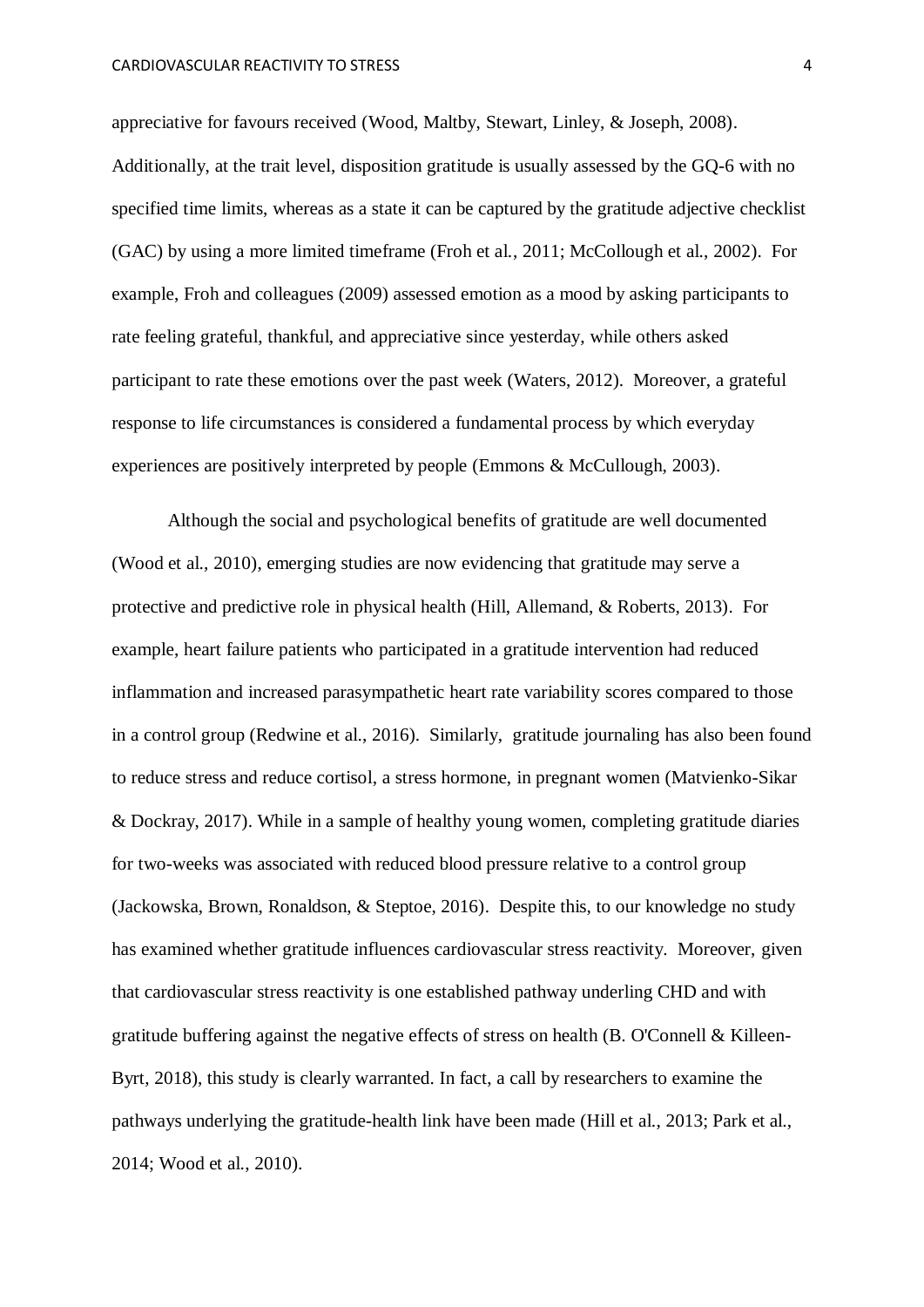In terms of health protection, when a person is faced with negative situations or stress gratitude may facilitate coping, reduce negative emotions and restore cognitive flexibility (Fredrickson, 1998); a notion consistent with the cognitive model of stress (Lazarus & Folkman, 1984). According to this model one's internal resources and traits influence how one copes and manages stress, thus gratitude may be one such resource. In fact, one recent study task found that gratitude was associated with increased positive and lower negative mood following exposure to a cold pressor task (Hirshberg et al., 2018); although cardiovascular reactivity was not assessed in this study, it does show that gratitude can influence responses to acute stress exposure. Moreover, given the role emotions play in the onset of heart disease (Pressman & Cohen, 2005; Sirois & Burg 2003), investigating health protective emotions is a worthwhile line of enquiry.

In summary, based on the above evidence and the lack of research on gratitude and cardiovascular stress reactivity the present sought to fill this gap in knowledge. Further, while there are links between gratitude, stress and health, the pathways underlying biological processes are still being elucidated. Despite this, however, given that gratitude has been shown to buffer against stress we are predicting that it will attenuate the CVR responses to acute stressors. However, we did not have any predictions in relation to trait or state gratitude on CVR responses to the stressor; thus these particular hypotheses will be exploratory.

### **2. Materials and methods**

### **2.1. Participants**

Eighty-six healthy young adults (65% female), from our local university participated in this study. Based on previous research and power calculations, a minimum sample size of 68 participants was needed to detect a significant effect ( $p < .05$ , standardized regression coefficient =0.15). Participants were recruited by means of a course credit system within the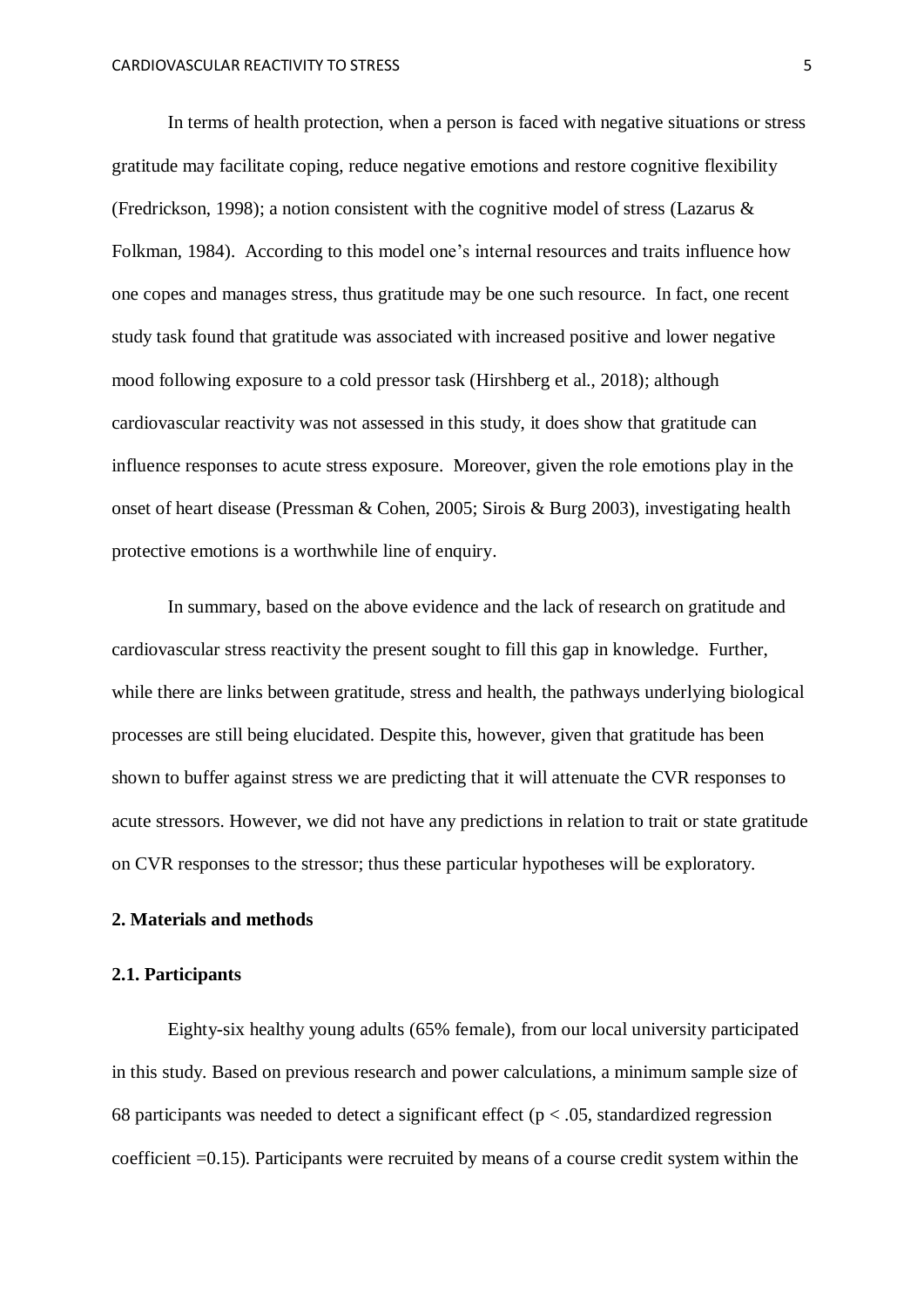university, by word of mouth, and the advertisement of the study throughout the campus. Participants ranged in age from 18-28 ( $M = 20.7$ ,  $SD = 2.69$ ) with a mean body mass index (BMI) of  $24.7 \text{kg/m}^2$  (*SD* = 3.33) and the majority were White Irish, (95%).

Participants with a diagnosis of cardiovascular disease, or were ill or women who were pregnant, were also excluded in order to minimize the possibility of confounding variables. In preparation for the testing session they were asked to refrain from alcohol and vigorous exercise 12 hours prior to testing, as well as smoking and consuming caffeine 2 hours before testing. These precautions were to control for confounding and are in line with existing research (Creaven & Hughes, 2012; Riordan, Howard, & Gallagher, in press). This study was approved by the university's research ethics committee. All participants provided consent and the study was approved by our local research ethics board.

# **2.2 Design**

A within-subjects correlational design was used with the main predictor variables being trait and state gratitude. The dependent variables were measures of CVR including systolic and diastolic blood pressure (SBP, DBP) and heart rate (HR). These reactivity scores were computed as the difference between mean baseline and mean task values for each cardiovascular parameter, in line with previous research (e.g., (Brown, Creaven, & Gallagher, 2019; Gallagher, O'Riordan, McMahon , & Creaven, 2019). Given the well-established association between depression and heart disease (Chida & Hamer, 2008) and gratitude negative association with depression (Wood et al., 2010) we controlled for depression in our main analyses. Depression was assessed by well-validated 7-item scale on the Hospital Anxiety and Depression Scale (HADS) (Zigmond & Snaith, 1983).

### **2.3. Materials and Apparatus**

# **2.3.1 Demographic and Anthropometric Variables**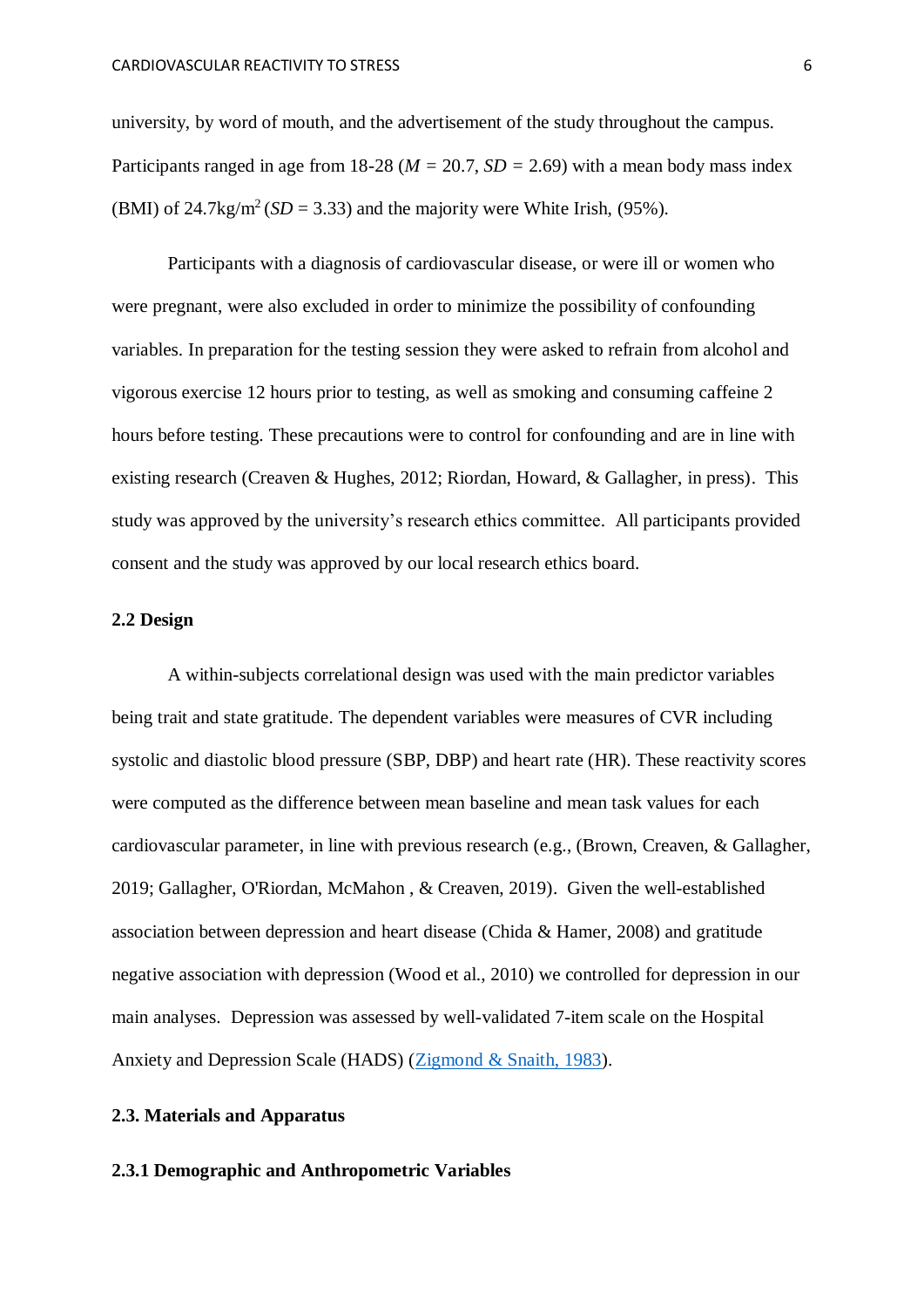A weighing scales and portable stadiometer were used to measure height and weight. Socio-demographic information such as age, gender, ethnicity, relationship status, smoking status and family history of cardiovascular disease were gathered using a standardised demographic questionnaire.

# **2.3.2 Trait Gratitude**

This was assessed using the Gratitude Questionnaire-Six Item Form (GQ-6;(McCullough, Emmons, & Tsang, 2002). This self-report scale examines general thankfulness and gratitude, under four facets of grateful tendencies- intensity, density, span, and frequency). Respondents are asked to indicate how much they agree with six statements, for example 'I have so much in life to be thankful for', two of which are reverse scored, for example, 'When I look at the world, I don't see much to be grateful for'. Respondents provide their answer on a 7-point scale ranging from '*Strongly disagree'*= 1 to '*Strongly agree'* = 7. All items are summed to produce a total gratitude score with higher scores indicating higher gratitude. The scale has high internal consistency, Cronbach's alpha = .82 (McCullough et al., 2002). Similar alpha coefficients were found in the current study, 0.78.

### **2.3.3 State Gratitude**

This was assessed by the 3-item Gratitude Adjective Checklist (GAC) - 3 Item Measure (GAC) (McCullough et al., 2002). The GAC is a Likert scale including three adjectives 'Grateful', 'Thankful' and 'Appreciative' with participants asked to rate the extent to which they have experienced these feelings during the past week using a 5-point scale ranging from 'Not at all' = 1 to 'Extremely' = 5 with higher scores indicating greater experiences of feelings of gratitude. This assessment of other emotional states over the past week is consistent with those that capture depressive states like in the HADS above. Internal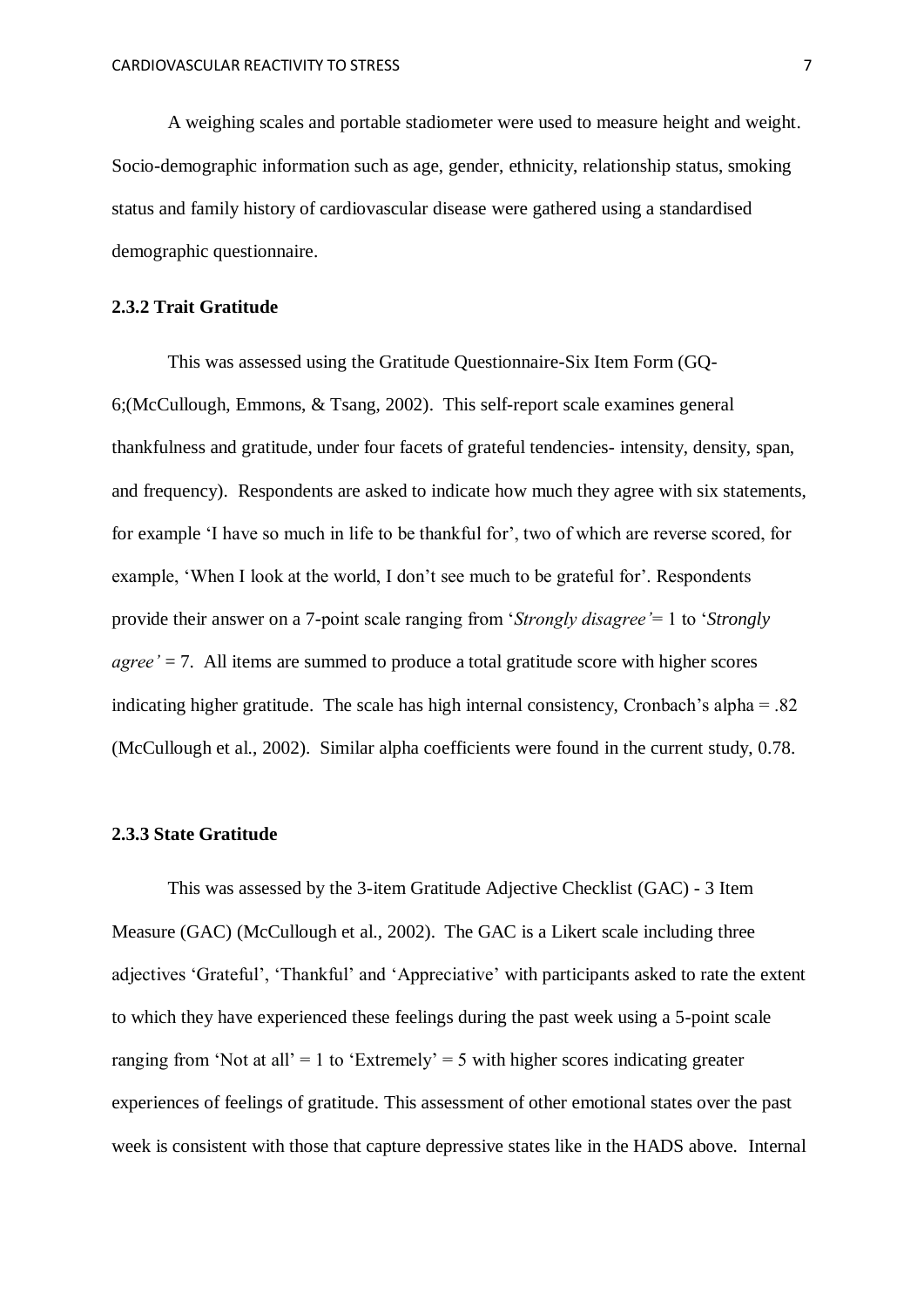consistency is high, with Crobach's alpha =.86 (McCullough et al., 2002) and this was confirmed in the current study,  $\alpha = .82$ .

### **2.3.4 Stress Task Measures**

Immediately before and after the stress task, participants were asked to indicate how stressful they expected to find the task and how stressful they found it. These items were scored on a 7-point Likert scale 0 (*Not at all*) to 6 (*Extremely*) and were used to confirm that the task was psychologically stressful.

### **2.3.5 Cardiovascular Assessment**

 Participant's SBP, DBP and HR were all measured using a GE DINAMAP PRO 300 V2 Monitor. These were recorded consistently every two minutes, on the non-dominant arm of each participant, from baseline through to task. The GE DINAMAP PRO 300 V2 Monitor has been used in many other psychophysiological related studies (Gallagher et al., 2014; Vahlkvist & Pedersen, 2009) and is recommended by the British Heart Foundation.

# **2.4 Stress Task**

A math task was used to elicit a stress response. This task is an adaption of the Trier Social Stressor Task (Kirschbaum, Pirke, & Hellhammer, 1993) and was chosen as reliably perturbs the cardiovascular system (Creaven & Hughes, 2012; Nater et al., 2005). Participants were instructed to serially subtract the number 13 from the number 1022. They were asked to work as quickly and accurately as possible. The task lasted for 6 minutes. Further as in previous stress protocols, to heighten feeling of stress, during testing, the lights were switched off and a leader board was placed in front of the participants showing "last week's scores; participants were told that their score would be reviewed by a panel of judges and they might be on the leader board next month. Participants were asked to start again if they said the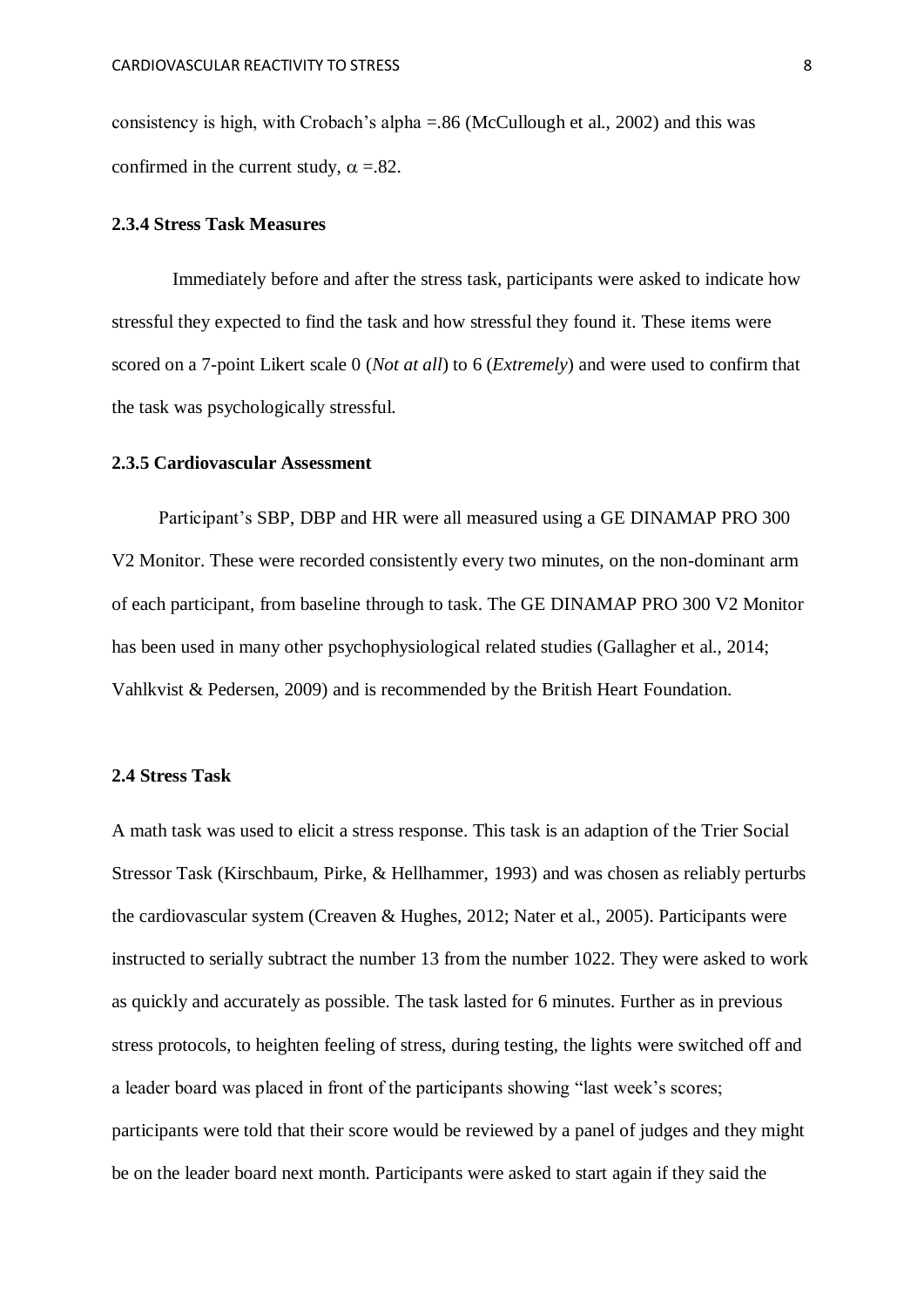wrong number. At 1 minute and 30 seconds, the researcher said "you're going too slowly, please start again from the number 5066". Three minutes in they were told " I expected you to do better, start again from the number 6190".

# **2.5 Procedure**

Prior to arrival at the laboratory, participants were sent a study information sheet Those who agreed to take part and were deemed eligible were asked to attend a 45-minute testing session at our health and psychophysiology laboratory. Upon arrival, participants were greeted and screened again to confirm they adhered to the health behaviour protocol (e.g. no caffeine and exercise prior to attending). Once consent was taken, they completed a demographic questionnaire, and were heighted and weighted for calculation of body mass index (BMI). Participants were then seated at a desk on which a spotlight was lit and they were requested to place their feet in a box to control for unnecessary movements that may affect cardiovascular measures (Pickering et al., 2005). Following a 20-minute acclimatization period, the gratitude scales were completed and cardiovascular acclimatisation measuring took place, then baseline cardiovascular measures were recorded for 10 minutes. Here cardiovascular assessments were taken every two minutes. *Following the formal baseline,* and 1-minute before the stress task began, the researcher asked the participant to compete the pre-stress task questionnaire. They were then given instructions on how to perform the task and informed the task would begin shortly. The main laboratory lights were turned off immediately before the task began and participants were left to complete the stress task in the spotlight. The researcher remained in the testing room and was dressed in a white laboratory coat and asked the participant to speak aloud for the task as their results were being scored. After the stress task, the participant completed the post task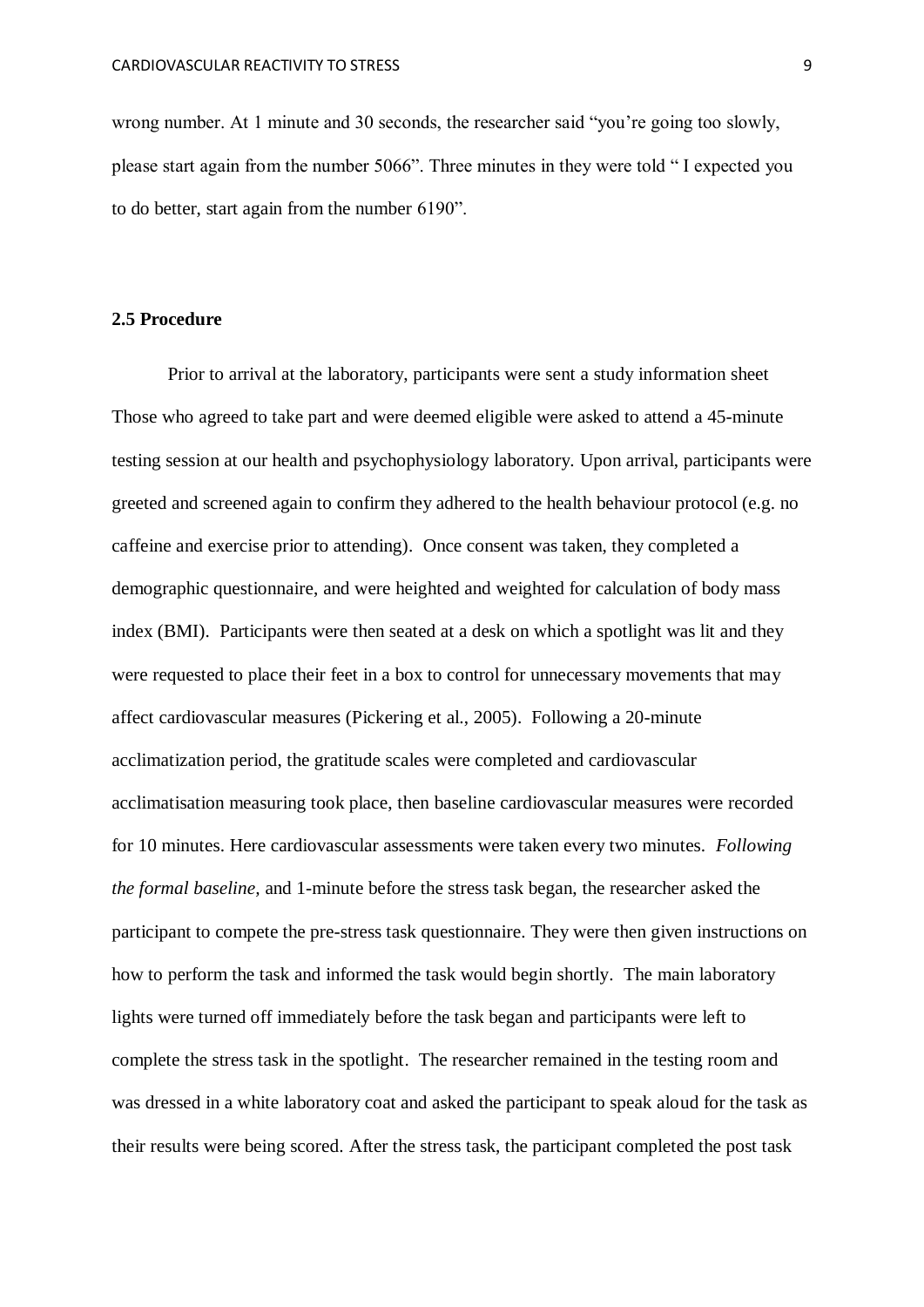stress questionnaire, had the blood pressure cuff removed and were thanked, and were provided with a debriefing sheet.

# **2.6 Data analyses**

Prior to analyses data were screened for normality and assumptions of fit. Data was normally distributed and no outlier were identified. First, tests of differences and correlations checked for sex and sociodemographic associations with our outcome variables. This was followed by repeated measures analysis of variance to confirm whether our task perturbed the cardiovascular system and if it was psychologically stressful. This was then followed by a series of hierarchal linear regressions to test our main hypotheses where confounding factors were entered as Step 1, followed by the predictor variables at Step 2.

### **3. Results**

### **3.1 Descriptive Statistics**

Descriptive statistics for study psychological and cardiovascular variables are reported in Table 1. Trait gratitude scores are within the normal range, albeit they are slightly lower that previously found in an Irish sample (B. H. O'Connell, O'Shea, & Gallagher, 2017). Our average score for the state gratitude scale was slightly above the normal range of 10.95 found elsewhere(Froh et al., 2011). There was a moderate positive correlation between trait and state gratitude,  $r = .33$ ,  $p = .003$ ,  $n = 86$ . Neither trait or state gratitude were associated with pre or post task stress ratings.

[Insert Table 1 about here]

### **3.2 Manipulation check**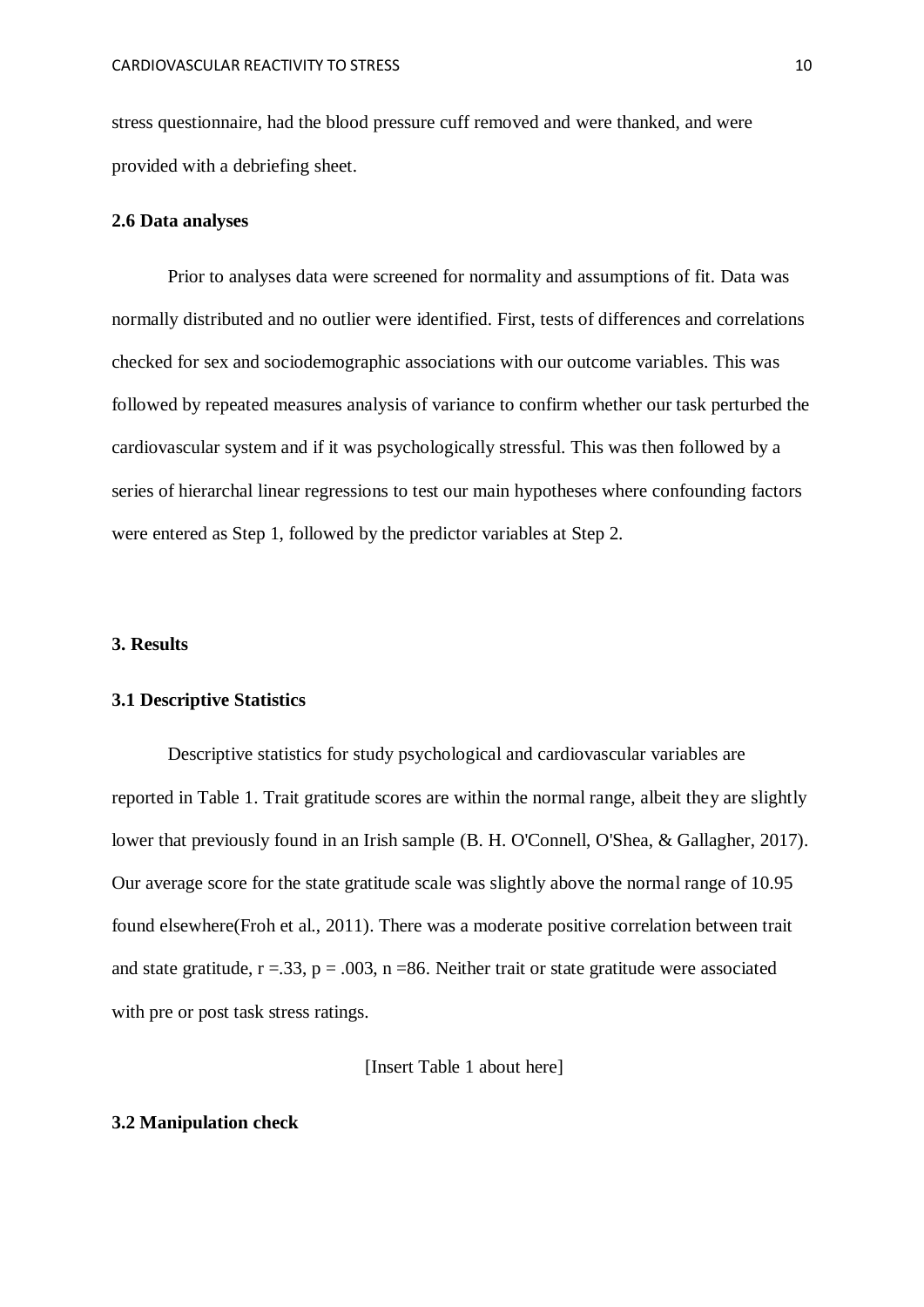A series of repeated measures (baseline, task) ANOVAs confirmed that the stress task increased cardiovascular responses for: SBP,  $F(1, 85) = 264.22$ ,  $p < .001$ ,  $\eta_p^2 = .78$ ; DBP,  $F(1, 85) = 254.20, p < .001, \eta_p^2 = .75$ ; HR,  $F(1,85) = 102.12, p < .001, \eta_p^2 = .55$ . Further, repeated measures ANOVAs also revealed a significant increase from pre- to post-task rating of self-report stress,  $F(1, 85) = 29.88$ ,  $p < .001$ ,  $\eta_p^2 = .26$ .

 There was no difference on trait or state gratitude by gender. However, men were more likely to have higher resting SBP,  $F(1, 85) = 122.03$ ,  $p < .001$ ,  $\frac{\eta_p^2}{r} = .59$ . Further, there were no associations between age, family history of cardiovascular disease, smoking or relationships status and any of our variables of interest. Moreover, trait or state gratitude were not associated with baseline SBP, DBP or HR. However, BMI was positively associated with resting SBP,  $r = .34$ ,  $p = < .001$ ,  $n = 86$ . Thus, the above confounds were controlled for in relevant analyses.

### **3.3 Associations between trait and state gratitude and cardiovascular reactivity.**

A series of hierarchical linear regressions, where baseline SBP, DBP, HR, gender and BMI were added at Step 1, and each predictor variable individually at step 2, were conducted. In these analyses, there were no associations between trait gratitude and SBP, DBP or HR reactivity to acute stress, see Table 2. Further, there were no significant associations between state gratitude and DBP and HR reactivity. However, there was a significant association between state gratitude and SBP reactivity,  $\beta = -0.23, 95\%$  CI [-1.93, -.60],  $t = -2.11$ ,  $p = 0.03$ , which added an additional 6% to the variance in explaining SBP reactivity. For those who reported feeling more thankful, grateful and appreciative during the week of the stress testing session had lower SBP reactivity to the psychological stressor. We followed these regressions up, by entering both predictors simultaneously in step 2, and the same patterns was evident.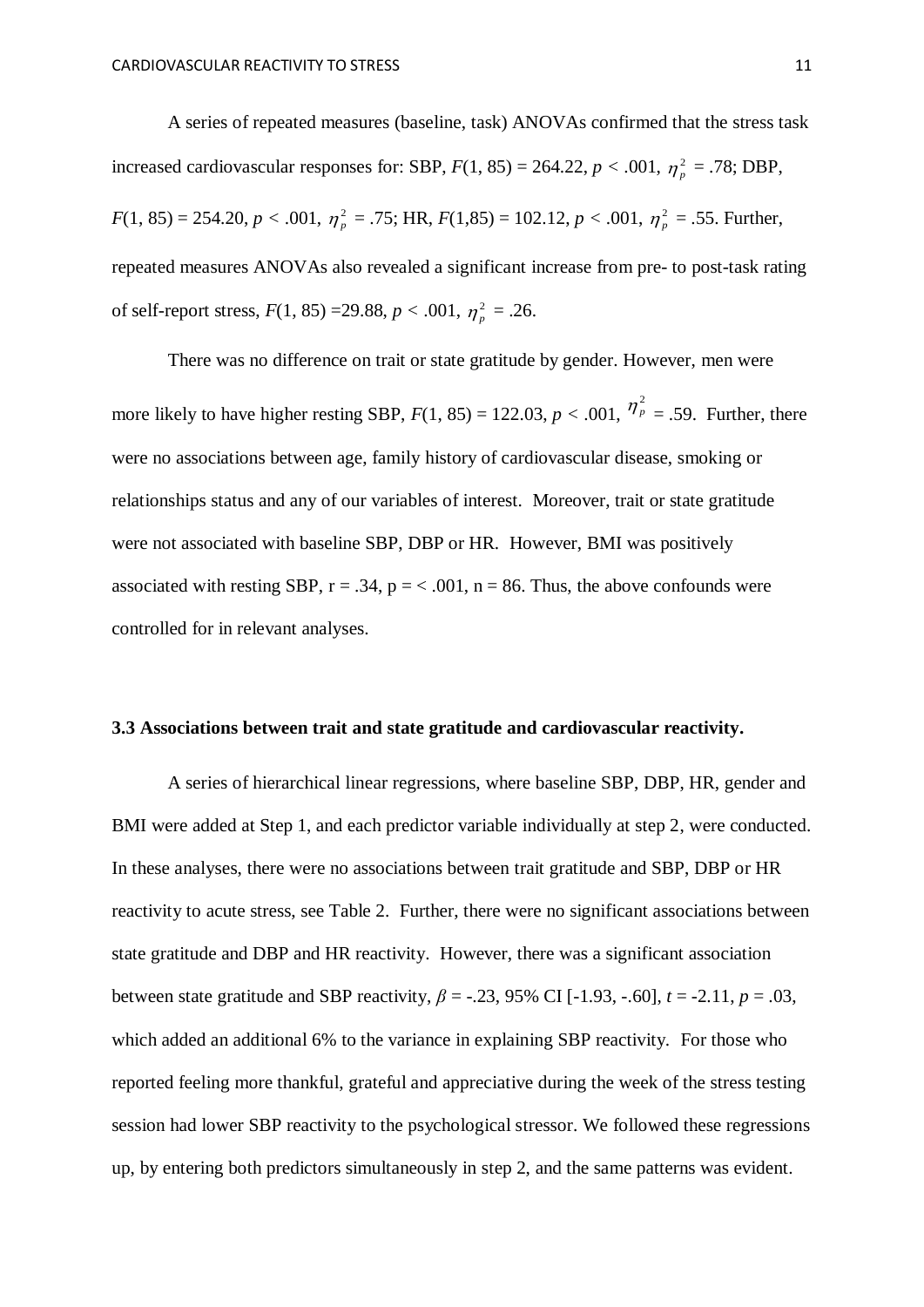See table 2. This association was robust to withstand adjustment for sex, BMI and baseline SBP. Finally, we ran a similar regression but this time we controlled for depression and performance scores and again, the results remained,  $\beta = -0.26$ ,  $95\%$  CI [-2.03,  $-0.22$ ],  $t = -2.48$ ,  $p = .01$ . In fact, the effect became stronger.

#### [Table 2 about here]

# **4. Discussion**

The present study sought to evaluate whether trait and state gratitude predicted CVR to acute stress. We did not find any association between trait gratitude and SBP, DBP or HR reactivity and a similar pattern was evident for state gratitude and DBP and HR. However, we did find a negative association between SBP reactivity such that those who reported feeling more grateful, thankful and appreciative during the week of testing had lower SBP reactivity to the stressor. While we did not have directional hypotheses in relation to trait and state gratitude,i.e. which would be the strongest predictor, we did expect a buffering effect of gratitude on CVR. Moreover, given that we controlled for several confounding factors most notably depression make these findings particularly noteworthy. To our knowledge, this is the first study to show that gratitude, in particular state, influences CVR responses to acute psychological stress.

Previous studies have also found health protective effects of positive psychological factors on health (Chida & Steptoe, 2008). For example, factors such as optimism and social support have been previously shown to buffer the effect of stress on cardiovascular responses to stress (Bajaj et al., 2019; Gallagher et al., 2014), here however we find it was state gratitude attenuated SBP responses to stress. Further, while optimism and social support have received a lot of attention in the CVR literature, none has been paid to gratitude. Moreover, given that it was state gratitude, i.e., feelings of gratefulness and thankfulness during the week of testing, that was the key predictor of cardiovascular reactivity it seems likely that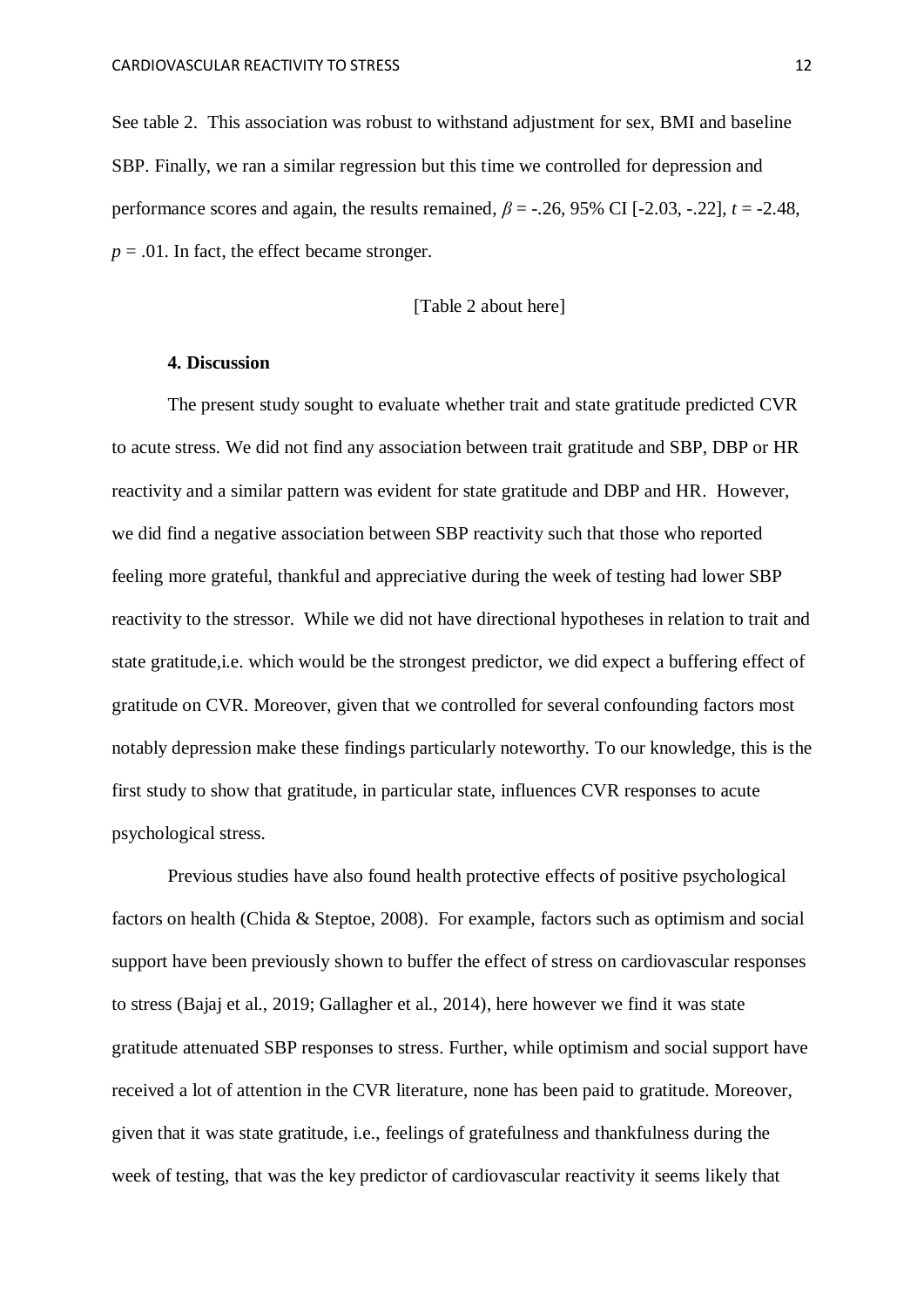gratitude as a positive emotional states has important stress buffering effects. In fact, the link between emotions and health is well known (Chida & Steptoe, 2008) and positive emotion states are central to the stress process (Folkman, 2008) as such our findings are theoretically coherent with this line of research. Further, according to Pressman and Cohen (2005) based on the circumplex model of emotion one should see activated emotions (e.g. excitement and joy) associated with increases in HR and BP, whereas low-activation emotions like calmness and pleasantness, which are more akin to gratitude, to be associated with a dampening of cardiovascular response; this latter pattern was evident here. Albeit most of this evidence comes from induced emotional states which may also be one reason why trait gratitude was not associated with CVR. It could be that mood induction in close proximity to, or during times of stress is what is important and given our state gratitude scale asked about recent feelings then perhaps this may have led to greater induction of grateful emotions at the time of testing. This possibility would need to be tested to validate this speculation.

The implications are not only theoretical they also have clinical implications. For example, from a theoretical perspective. A call by researchers to help clarify the pathways that underlie the gratitude/positive emotion-physical health link has been made several times (Hill et al., 2013; Park et al., 2014). One pathway already identified was the moderation of vagal tone by positive emotions, whereby an increase in positive emotions lead to an increase in vagal tone, which is cardio-protective (Kok et al., 2013). Here we identify another pathway through CVR reactions to acute psychological stress, which has been associated with cardiovascular health (Carroll, Ginty, Painter, et al., 2012; Chida & Hamer, 2008). Moreover, it also extends our knowledge of the stress-buffering effects of positive emotions to show how gratitude when experienced during times of stress can have cardio-protective effects. Further, in terms of clinical utility, several studies have found that cardiac patients who write about grateful experiences have better cardiovascular health and cardiovascular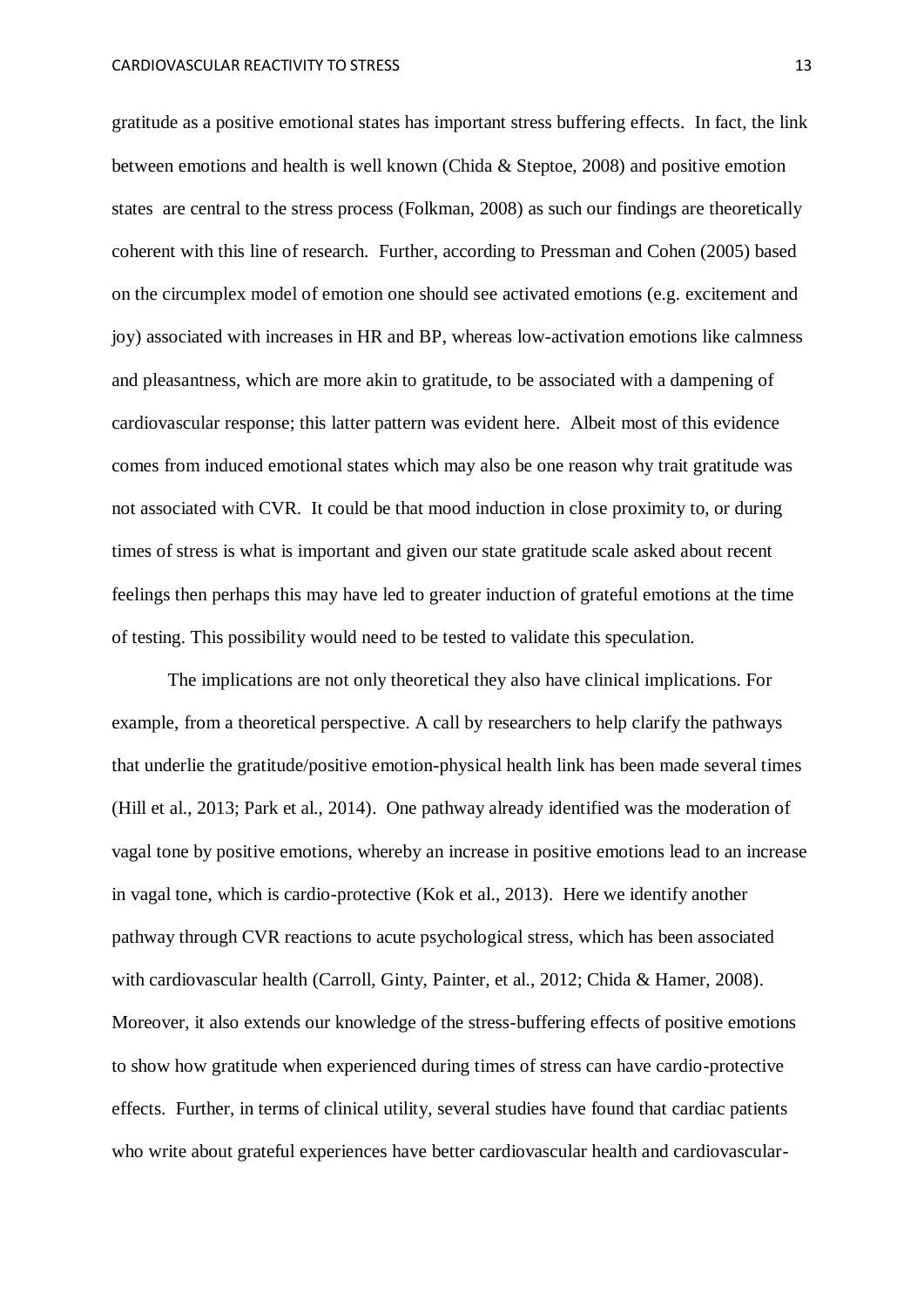related health outcomes in comparison to those who do not (Mills et al., 2015; Redwine et al., 2016). Thus, our results extend on this to show that feeling grateful and thankful can attenuate CVR to acute stress, implying that this could also be a point of intervention to improve cardiovascular health.

The limitations of the present study include, first, the use self-report measures were used to assess both trait and state gratitude; thus, it is possible that social desirability concerns influenced our findings. However, self-report measures for these constructs are widely used and also enable comparisons with prior research in this area. Second, we assessed state gratitude as in the past week it would be worth looking at more recent experiences such as on the day or just before the task to see if these emotions are important for coping with stress in real time. Third, given a lack of previous research evaluating gratitude on CVR we adopted an exploratory approach to hypothesis-testing. Although this is a significant limitation, future research is well-positioned to adopt a confirmatory approach. While DBP and HR were not associated with state gratitude the effect was in the same direction. Further, while we suggest that our findings are in line with gratitude as an emotion, we did not measure positive effect here as this may have shed some light on other mediating pathways. Thus, we suggest future research explore these ideas further. Fourth, cardiovascular recovery from acute stress has important cardiovascular implications (Steptoe & Marmot, 2005), thus, future research should examine the role of gratitude here. Although, a recent literature review found insufficient evidence on the role of positive emotional states to speeds physiological recovery (Cavanagh, & Larkin, 2018). Nonetheless, given that this study is the first to examine the role of gratitude, both trait and state we suggest continuing this line of enquiry. Finally, our observational design means that causal relationships between state gratitude and stress responses cannot be established. However, a strength of our study is the comprehensive measurement of cardiovascular responses. Our findings require replication and point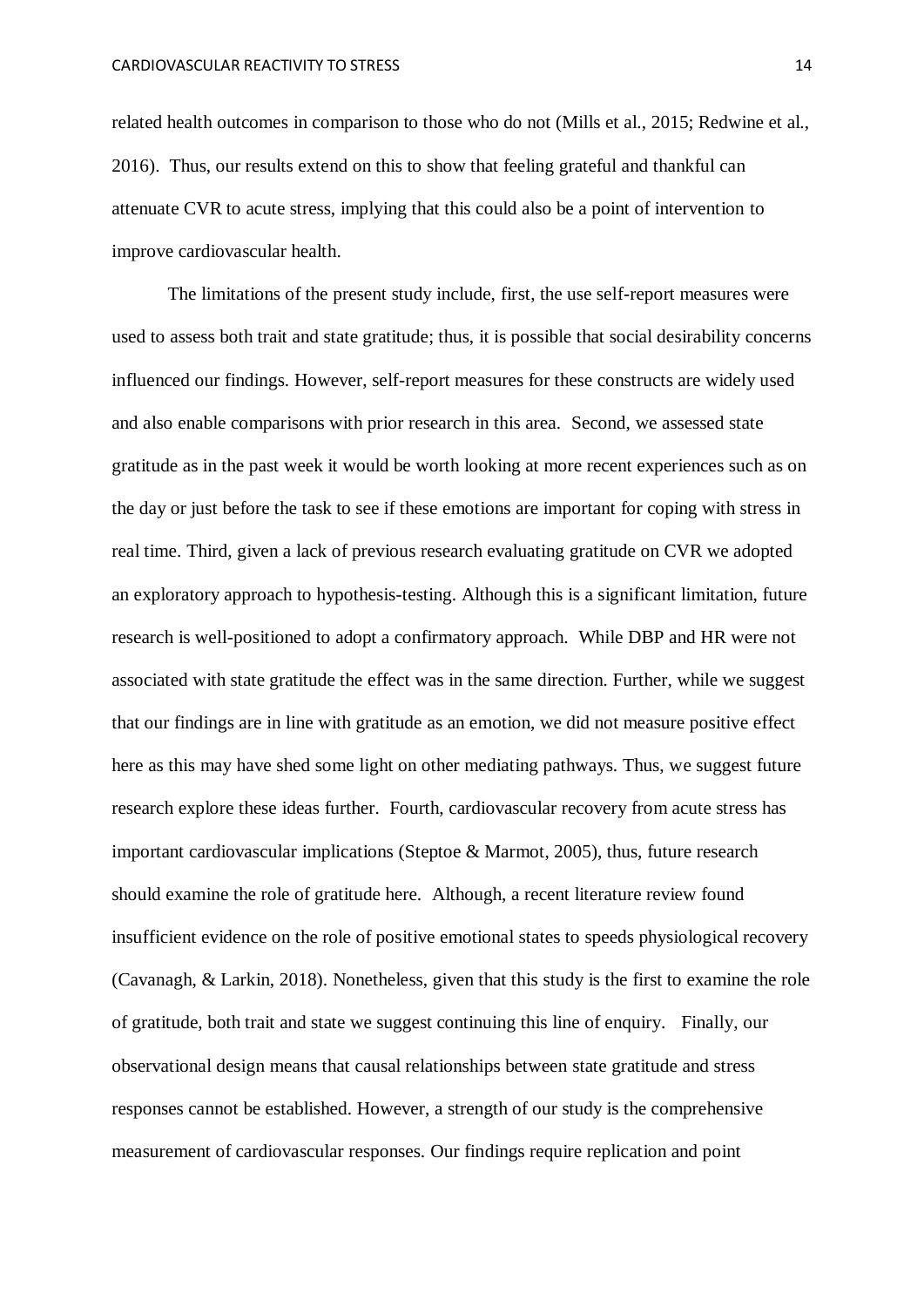particularly to state gratitude as an important construct with implications for stress responding.

In conclusion, the present study established as association between gratitude and CVR to acute psychological stress. Further, it appears that state but not trait gratitude was important in this context, in particular feelings of gratefulness and thankfulness during the week of testing were associated with attenuated SBP reactivity. While this finding appears consistent with the influence of emotions on stress processes we are the first to demonstrate that feelings of gratitude can buffer against the negative effects of stress on cardiovascular responses to acute stress. Moreover, this adds a better understanding of how gratitude influences our physical health (Park et al., 2014).

**Conflict of interest:** The authors report no competing interests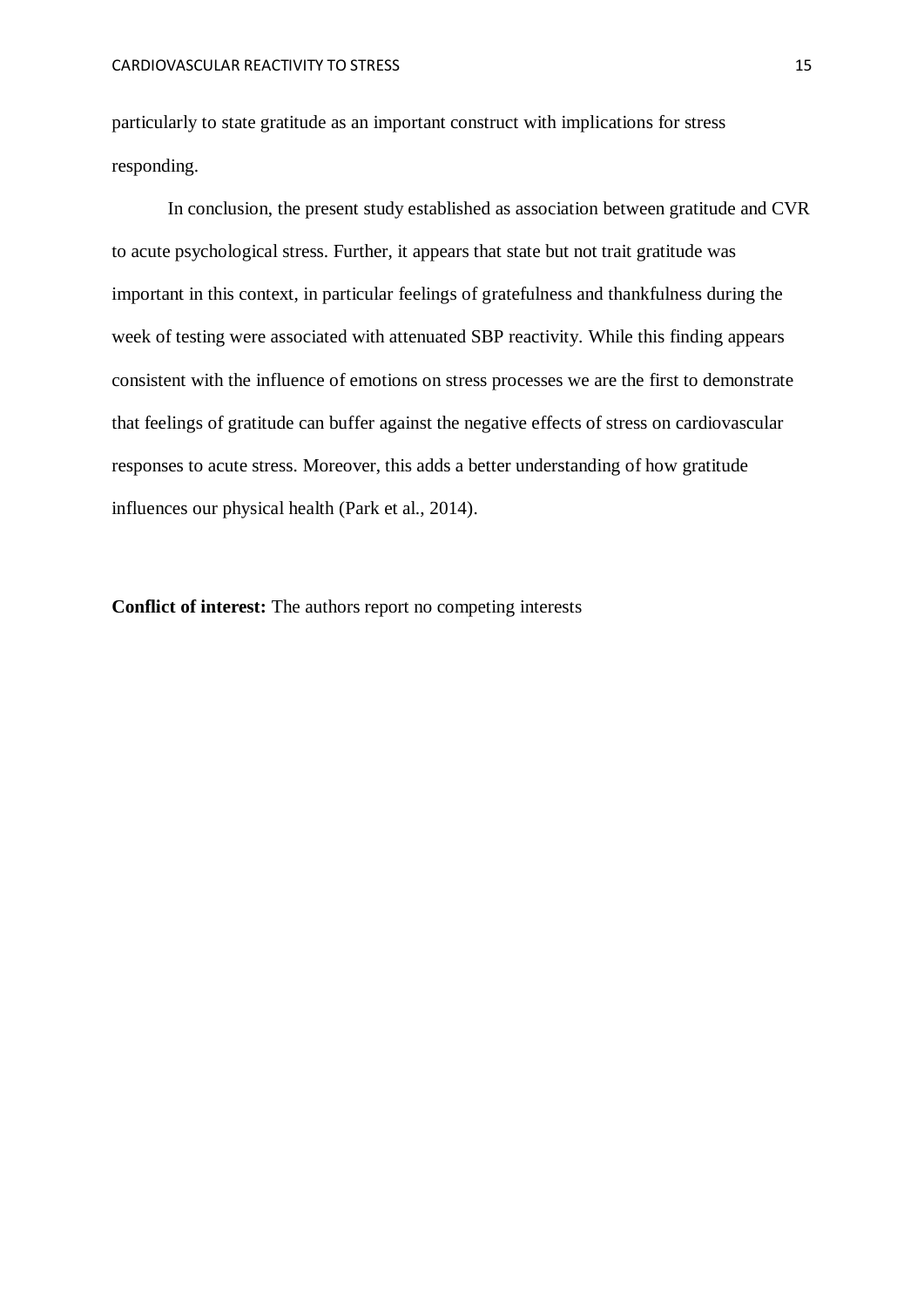# **5. References**

- Bajaj, A., Bronson, C. A., Habel, M., Rahman, S., Weisberg, H. R., & Contrada, R. J. (2019). Dispositional Optimism and Cardiovascular Reactivity Accompanying Anger and Sadness in Young Adults. *Ann Behav Med, 53*(5), 466-475. doi:10.1093/abm/kay058
- Barnett, P. A., Spence, J. D., Manuck, S. B., & Jennings, J. R. (1997). Psychological stress and the progression of carotid artery disease. *J Hypertens, 15*(1), 49-55. doi:10.1097/00004872- 199715010-00004
- Brown, E. G., Creaven, A. M., & Gallagher, S. (2019). Loneliness and cardiovascular reactivity to acute stress in younger adults. *Int J Psychophysiol, 135*, 121-125. doi:10.1016/j.ijpsycho.2018.07.471
- Carroll, D., Ginty, A. T., Der, G., Hunt, K., Benzeval, M., & Phillips, A. C. (2012). Increased blood pressure reactions to acute mental stress are associated with 16-year cardiovascular disease mortality. *Psychophysiology, 49*(10), 1444-1448. doi:10.1111/j.1469-8986.2012.01463.x
- Carroll, D., Ginty, A. T., Painter, R. C., Roseboom, T. J., Phillips, A. C., & de Rooij, S. R. (2012). Systolic blood pressure reactions to acute stress are associated with future hypertension status in the Dutch Famine Birth Cohort Study. *Int J Psychophysiol, 85*(2), 270-273. doi:10.1016/j.ijpsycho.2012.04.001
- Chida, Y., & Hamer, M. (2008). Chronic psychosocial factors and acute physiological responses to laboratory-induced stress in healthy populations: a quantitative review of 30 years of investigations. *Psychol Bull, 134*(6), 829-885. doi:10.1037/a0013342
- Chida, Y., & Steptoe, A. (2008). Positive psychological well-being and mortality: a quantitative review of prospective observational studies. *Psychosom Med, 70*(7), 741-756. doi:10.1097/PSY.0b013e31818105ba
- Creaven, A. M., & Hughes, B. M. (2012). Cardiovascular responses to mental activation of social support schemas. *Int J Psychophysiol, 84*(2), 113-119. doi:10.1016/j.ijpsycho.2012.01.018
- Emmons, R. A., & McCullough, M. E. (2003). Counting blessings versus burdens: an experimental investigation of gratitude and subjective well-being in daily life. *J Pers Soc Psychol, 84*(2), 377-389. doi:10.1037//0022-3514.84.2.377
- Folkman, S. (2008). The case for positive emotions in the stress process. *Anxiety Stress Coping, 21*(1), 3-14. doi:10.1080/10615800701740457
- Fredrickson, B. L. (1998). What Good Are Positive Emotions? *Rev Gen Psychol, 2*(3), 300-319. doi:10.1037/1089-2680.2.3.300
- Froh, J. J., Fan, J., Emmons, R. A., Bono, G., Huebner, E. S., & Watkins, P. (2011). Measuring gratitude in youth: assessing the psychometric properties of adult gratitude scales in children and adolescents. *Psychol Assess, 23*(2), 311-324. doi:10.1037/a0021590
- Gallagher, S., Meaney, S., & Muldoon, O. (2014). Social identity influences stress appraisals and cardiovascular reactions to acute stress exposure.. *British Journal of Health Psychology, 19*(3), 566-579. doi: 510.1111/bjhp.12056. Epub 12013 Jun 12018.
- Gallagher, S., O'Riordan, A., McMahon , G., & Creaven, A. (2019). Evaluating personality as a moderator of the association between life events stress and cardiovascular reactivity to acute stress. *International Journal of Psychophysiology, 126*(52-59. doi: 10.1016/j.ijpsycho).
- Helfand, M., Buckley, D. I., Freeman, M., Fu, R., Rogers, K., Fleming, C., & Humphrey, L. L. (2009). Emerging risk factors for coronary heart disease: a summary of systematic reviews conducted for the U.S. Preventive Services Task Force. *Ann Intern Med, 151*(7), 496-507. doi:10.7326/0003-4819-151-7-200910060-00010
- Hill, P. L., Allemand, M., & Roberts, B. W. (2013). Examining the Pathways between Gratitude and Self-Rated Physical Health across Adulthood. *Pers Individ Dif, 54*(1), 92-96. doi:10.1016/j.paid.2012.08.011
- Hirshberg, M. J., Goldberg, S. B., Schaefer, S. M., Flook, L., Findley, D., & Davidson, R. J. (2018). Divergent effects of brief contemplative practices in response to an acute stressor: A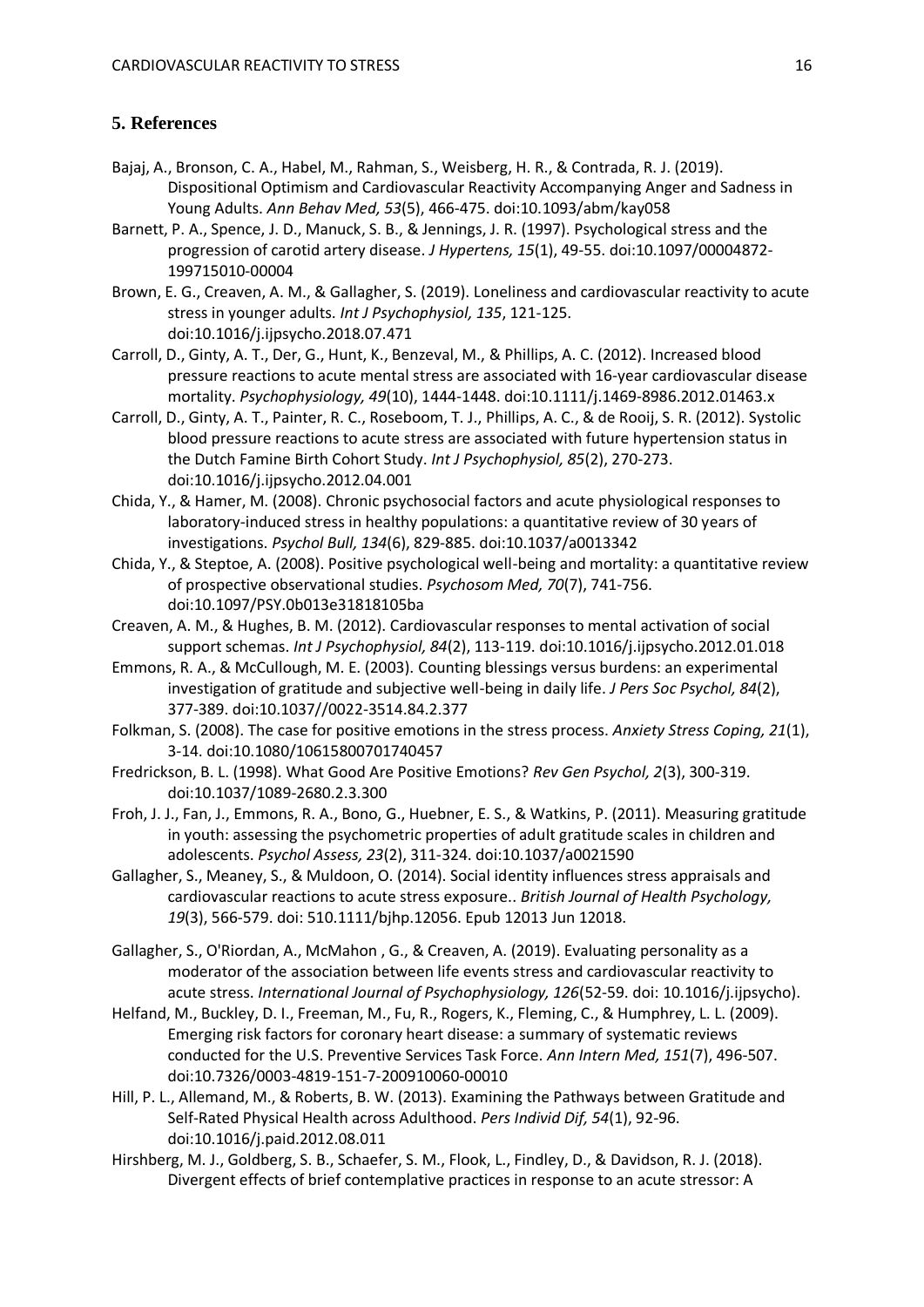randomized controlled trial of brief breath awareness, loving-kindness, gratitude or an attention control practice. *PLoS One, 13*(12), e0207765. doi:10.1371/journal.pone.0207765

- Howard, S., & Hughes, B. M. (2012). Benefit of social support for resilience-building is contingent on social context: examining cardiovascular adaptation to recurrent stress in women. *Anxiety Stress Coping, 25*(4), 411-423. doi:10.1080/10615806.2011.640933
- Jackowska, M., Brown, J., Ronaldson, A., & Steptoe, A. (2016). The impact of a brief gratitude intervention on subjective well-being, biology and sleep. *J Health Psychol, 21*(10), 2207- 2217. doi:10.1177/1359105315572455
- Kirschbaum, C., Pirke, K. M., & Hellhammer, D. H. (1993). The 'Trier Social Stress Test'--a tool for investigating psychobiological stress responses in a laboratory setting. *Neuropsychobiology, 28*(1-2), 76-81. doi:10.1159/000119004
- Kok, B., Coffey, K., Cohn, M., Catalino, L., Vacharkulksemsuk, T., Algoe, S., . . . Fredrickson, B. (2013). How positive emotions build physical health: perceived positive social connections account for the upward spiral between positive emotions and vagal tone. *Psychological Science, 24*(7), 1123-1132. doi: 1110.1177/0956797612470827.
- Lazarus, R., & Folkman, S. (1984). Stress, coping and appraisal. New York: Springer. DOI 10.1037//0033-2909.116.2.340.
- Matthews, K. A., Owens, J. F., Kuller, L. H., Sutton-Tyrrell, K., Lassila, H. C., & Wolfson, S. K. (1998). Stress-induced pulse pressure change predicts women's carotid atherosclerosis. *Stroke, 29*(8), 1525-1530. doi:10.1161/01.str.29.8.1525
- Matvienko-Sikar, K., & Dockray, S. (2017). Effects of a novel positive psychological intervention on prenatal stress and well-being: A pilot randomised controlled trial. *Women Birth, 30*(2), e111-e118. doi:10.1016/j.wombi.2016.10.003
- McCullough, M. E., Emmons, R. A., & Tsang, J. A. (2002). The grateful disposition: a conceptual and empirical topography. *J Pers Soc Psychol, 82*(1), 112-127. doi:10.1037//0022-3514.82.1.112
- Mills, P. J., Redwine, L., Wilson, K., Pung, M. A., Chinh, K., Greenberg, B. H., . . . Chopra, D. (2015). The Role of Gratitude in Spiritual Well-being in Asymptomatic Heart Failure Patients. *Spiritual Clin Pract (Wash D C ), 2*(1), 5-17. doi:10.1037/scp0000050
- Nater, U. M., Rohleder, N., Gaab, J., Berger, S., Jud, A., Kirschbaum, C., & Ehlert, U. (2005). Human salivary alpha-amylase reactivity in a psychosocial stress paradigm. *Int J Psychophysiol, 55*(3), 333-342. doi:10.1016/j.ijpsycho.2004.09.009
- O'Connell, B., & Killeen-Byrt, M. (2018). Psychosocial health mediates the gratitude-physical health link. *Psychology Health & Medicine, 23*(9), 1145-1150. doi: 1110.1080/13548506.13542018.11469782. .
- O'Connell, B. H., O'Shea, D., & Gallagher, S. (2017). Feeling Thanks and Saying Thanks: A Randomized Controlled Trial Examining If and How Socially Oriented Gratitude Journals Work. *J Clin Psychol, 73*(10), 1280-1300. doi:10.1002/jclp.22469
- Obrist, P. (1981). Cardiovascular Psychophysiology: A Perspective. New York: Plenum. DOI 10.1017/S0033291700043671.
- Park, N., Peterson, C., Szvarca, D., Vander Molen, R., Kim, E., & Collon, K. (2014). Positive Psychology and Physical Health: Research and Applications. *American Journal of Lifestyle & Medicine, 10*(3), 200-206. doi: 210.1177/1559827614550277.
- Phillips, A. C., & Hughes, B. M. (2011). Introductory paper: Cardiovascular reactivity at a crossroads: where are we now? *Biol Psychol, 86*(2), 95-97. doi:10.1016/j.biopsycho.2010.03.003
- Pickering, T. G., Hall, J. E., Appel, L. J., Falkner, B. E., Graves, J., Hill, M. N., . . . Public Education of the American Heart Association Council on High Blood Pressure, R. (2005). Recommendations for blood pressure measurement in humans and experimental animals: Part 1: blood pressure measurement in humans: a statement for professionals from the Subcommittee of Professional and Public Education of the American Heart Association Council on High Blood Pressure Research. *Hypertension, 45*(1), 142-161. doi:10.1161/01.HYP.0000150859.47929.8e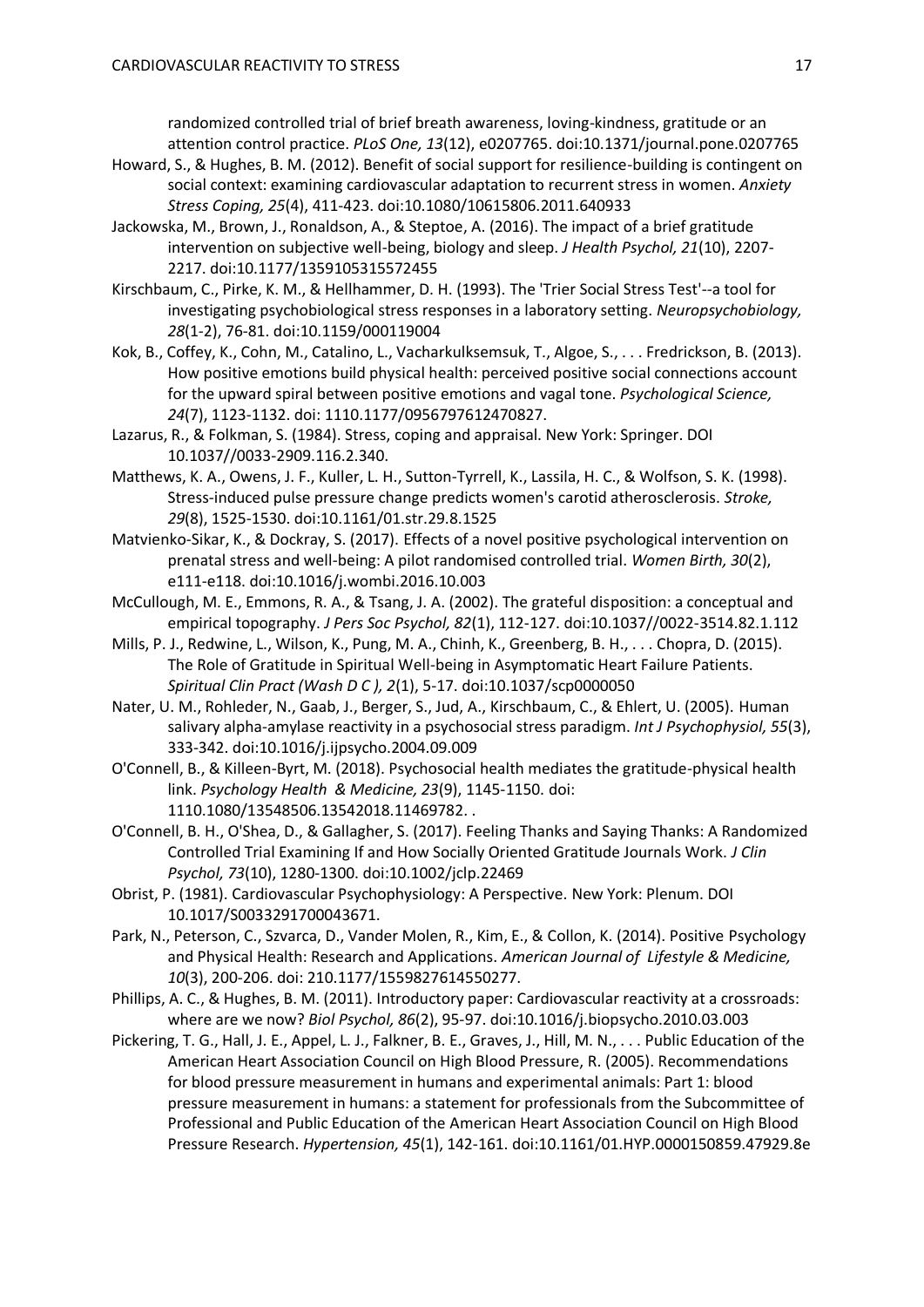- Puig-Perez, S., Hackett, R. A., Salvador, A., & Steptoe, A. (2017). Optimism moderates psychophysiological responses to stress in older people with Type 2 diabetes. *Psychophysiology, 54*(4), 536-543. doi:10.1111/psyp.12806
- Redwine, L. S., Henry, B. L., Pung, M. A., Wilson, K., Chinh, K., Knight, B., . . . Mills, P. J. (2016). Pilot Randomized Study of a Gratitude Journaling Intervention on Heart Rate Variability and Inflammatory Biomarkers in Patients With Stage B Heart Failure. *Psychosom Med, 78*(6), 667-676. doi:10.1097/PSY.0000000000000316
- Riordan, A., Howard, S., & Gallagher, S. (in press). Social Context and Sex Moderate the Association Between Type D Personality and Cardiovascular Reactivity. *Applied Psychophysiology Biofeedback., doi: 10.1007/s10484-019-09447-x*
- Vahlkvist, S., & Pedersen, S. (2009). Fitness, daily activity and body composition in children with newly diagnosed, untreated asthma. *Allergy, 64*(11), 1649-1655. doi:10.1111/j.1398- 9995.2009.02081.x
- Waters, L. (2012). Predicting Job Satisfaction: Contributions of Individual Gratitude and Institutionalized Gratitude. *Psychology,* 3, (12), 1174-1176. Doi: 10.4236/psych.2012.312A173
- WHO. (2016). Fact sheet 317: Cardiovascular diseases. Retrieved from [http://www.who.int/mediacentre/factsheets/fs317/en/.](http://www.who.int/mediacentre/factsheets/fs317/en/)
- Wood, A. M., Froh, J. J., & Geraghty, A. W. (2010). Gratitude and well-being: a review and theoretical integration. *Clin Psychol Rev, 30*(7), 890-905. doi:10.1016/j.cpr.2010.03.005
- Wood, A. M., Maltby, J., Stewart, N., Linley, P. A., & Joseph, S. (2008). A social-cognitive model of trait and state levels of gratitude. *Emotion, 8*(2), 281-290. doi:10.1037/1528-3542.8.2.281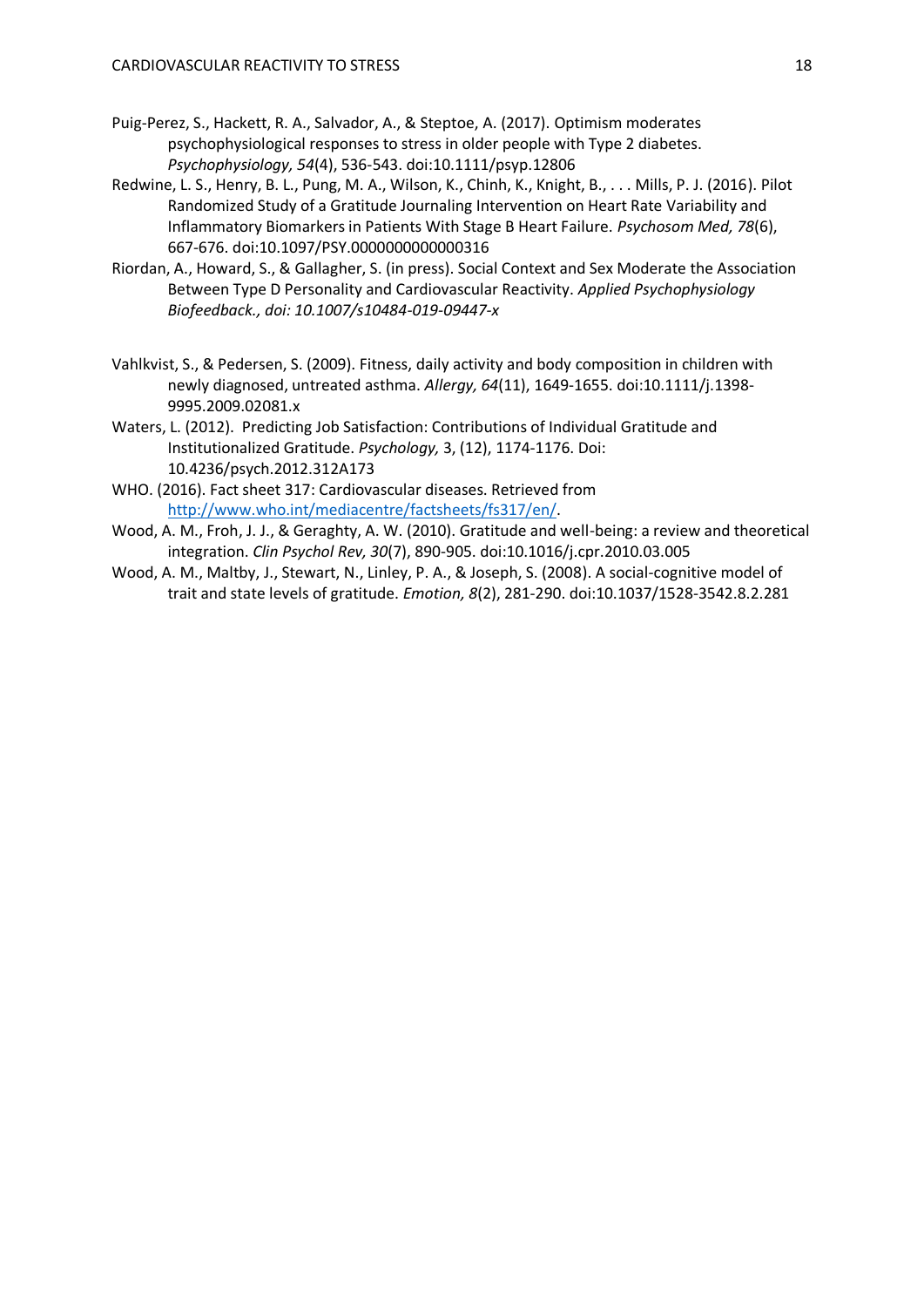| Variables               | Range          | Mean  | <b>Standard Deviation</b> |  |
|-------------------------|----------------|-------|---------------------------|--|
| <b>Trait Gratitude</b>  | $21 - 36$      | 29.9  | 2.92                      |  |
| <b>State Gratitude</b>  | $6 - 15$       | 11.8  | 2.23                      |  |
| <b>Baseline SBP</b>     | $80.4 - 140.2$ | 111.6 | 11.28                     |  |
| <b>Baseline DBP</b>     | $49.6 - 94.0$  | 65.6  | 6.19                      |  |
| <b>Baseline HR</b>      | $47.2 - 96.2$  | 73.2  | 11.48                     |  |
| <b>Task SBP</b>         | $75.6 - 177.3$ | 128.6 | 15.45                     |  |
| <b>Task DBP</b>         | $56.0 - 96.3$  | 75.3  | 8.01                      |  |
| <b>Task HR</b>          | $51.0 - 151.0$ | 87.7  | 18.49                     |  |
| <b>Pre Task Stress</b>  | $0 - 6$        | 2.7   | 1.56                      |  |
| <b>Post Task Stress</b> | $1 - 7$        | 5.1   | 1.62                      |  |

Table 1 *Descriptive statistics of gratitude and CVR variables*